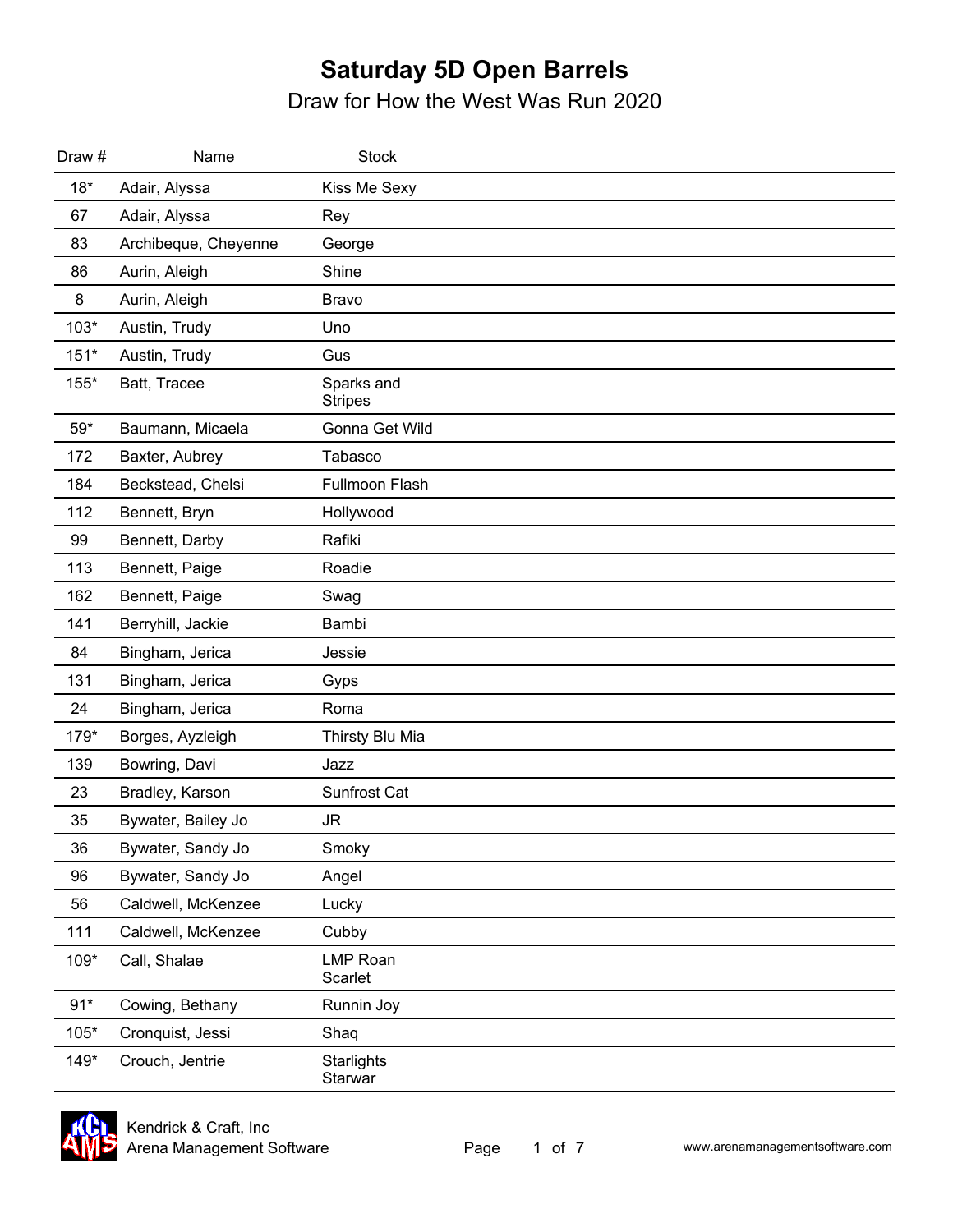| Draw#          | Name                 | <b>Stock</b>                   |  |
|----------------|----------------------|--------------------------------|--|
| 51             | Davis, Tonia         | <b>Blue Pogonip</b><br>Society |  |
| 106*           | Davis, Tonia         | <b>Kings Misty</b><br>Skye     |  |
| 174            | Dean, Riley          | Dually                         |  |
| $16*$          | Diamond, Whitney     | Shine On By                    |  |
| $123*$         | Diamond, Whitney     | Flits Big N Rich               |  |
| 76*            | Diamond, Whitney     | Nashville Star                 |  |
| $161*$         | Doss, Dawn           | Steppin On Air<br>(Buddy)      |  |
| 126*           | Fearn, Chloe         | Famous<br><b>Streakin Dude</b> |  |
| $152*$         | Felter, Shawna       | Ky's Goodbye<br>Fame           |  |
| 54             | Ferrin, Brandie      | Ikes Ocean                     |  |
| 130            | Flinders, Georgia    | Fancy                          |  |
| $118*$         | Fowers, Brooklyn     | Ike                            |  |
| 102            | Fowers, Katelyn      | Delilah                        |  |
| 159            | Fowers, Katelyn      | Stella                         |  |
| $\mathbf{1}$   | Fox, Kaylie          | Bound to be a<br>Dragqueen     |  |
| 45             | Fox, Kaylie          | Duke                           |  |
| 156*           | Fredrickson, Shayane | So Streakin<br>Famous          |  |
| 147            | Gallegos, Bailey     | Call Me Maybe<br>QD            |  |
| 177            | Gallegos, Hanna      | Merlot                         |  |
| $41*$          | Gilmore, Brooke      | <b>Barbie</b>                  |  |
| 22             | Giordano, Cheyenne   | Vegas                          |  |
| 98             | Giordano, Madison    | Inurwildestdrea<br>ms          |  |
| $\overline{7}$ | Gipson, Brylie Jo    | Lena                           |  |
| 100            | Gross, Hadley        | One Royal<br>Corona            |  |
| 39             | Gross, Hadley        | <b>Ritas Kelly</b>             |  |
| 166*           | Grover, Morgan       | <b>KK Jet Frost</b>            |  |
| $117*$         | Grover, Morgan       | Fiesta Flash                   |  |

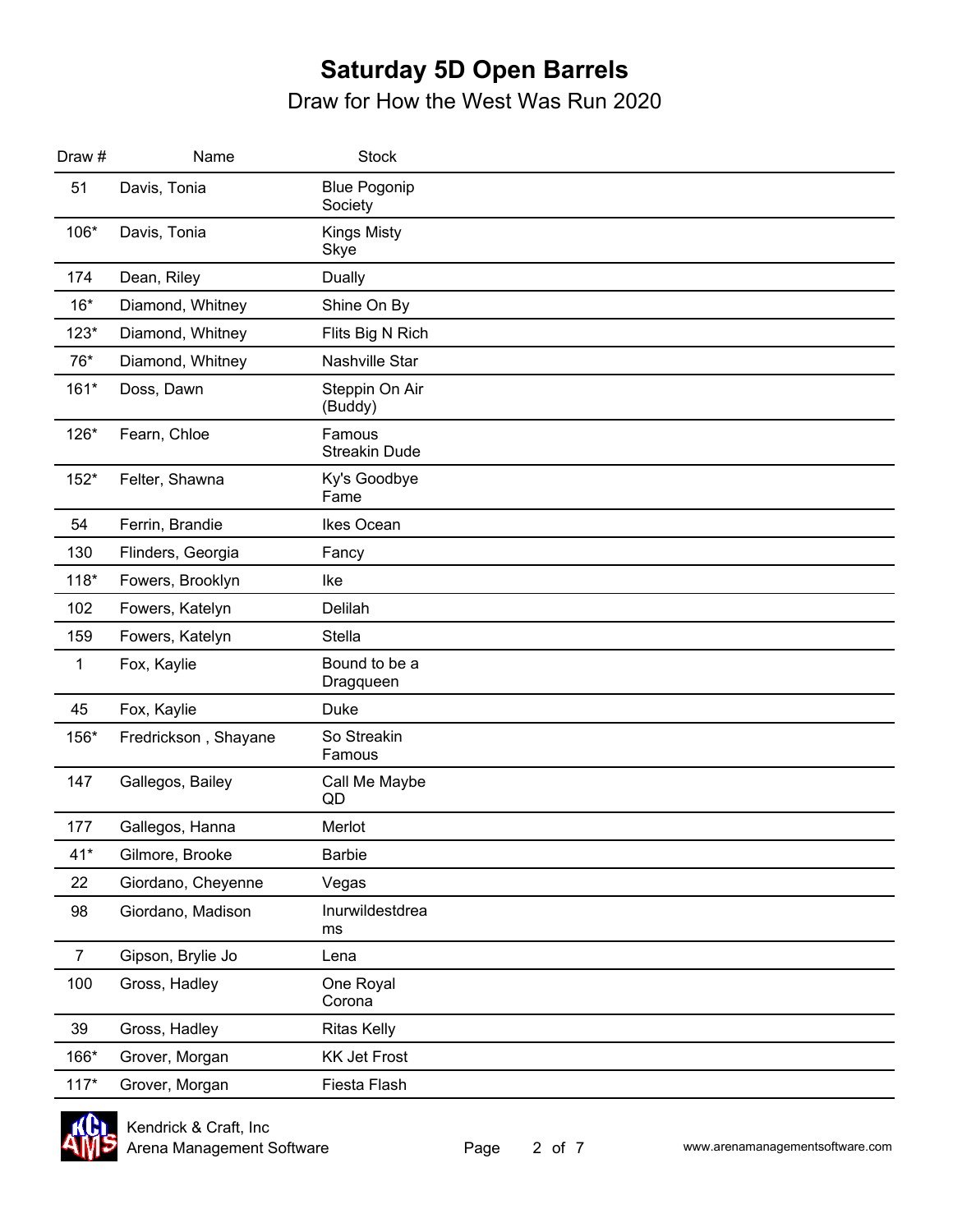| Draw # | Name                | <b>Stock</b>                   |  |
|--------|---------------------|--------------------------------|--|
| $62*$  | Grover, Morgan      | Run Little Jack<br>Pot         |  |
| $2^*$  | Gruber, Candace     | Copper                         |  |
| $44*$  | Gruber, Candace     | Dollar                         |  |
| 101    | Hadley, McKale      | <b>Bones</b>                   |  |
| $50*$  | Hadley, Susan       | <b>SH Especially</b><br>Smooth |  |
| $30*$  | Hadlock, Lisa       | Cooper                         |  |
| $81*$  | Halverson, Courtney | Jill                           |  |
| 128*   | Halverson, Courtney | Dandy                          |  |
| $21*$  | Harsha, Kaylee      | Gunner                         |  |
| 66*    | Harsha, Kaylee      | Baby                           |  |
| 57     | Hartley, Laurie     | <b>Dixie</b>                   |  |
| $114*$ | Hartley, Rebekah    | <b>Winners Red</b><br>Flame    |  |
| 163*   | Hartley, Rebekah    | CP Merle                       |  |
| 183*   | Hayden, Meghan      | Lucky                          |  |
| 175    | Heath, Heather      | <b>Hot Tamale</b>              |  |
| 46     | Heiner, Kendal      | Zig                            |  |
| $104*$ | Henderson, Wendy    | Annie                          |  |
| 176*   | Herrera, Camrell    | Lawsons<br>Famous Hero         |  |
| $85*$  | Hill, Shae          | JC Tbone                       |  |
| $25*$  | Hill, Shae          | Jettin To Rio                  |  |
| $3^*$  | Housley, Crystal    | Rose                           |  |
| 95     | Housley, Steve      | Cash                           |  |
| 189    | Howell, Emma        | Horse 1                        |  |
| 165*   | Hunziker, Lisa      | Lu Lu                          |  |
| $29*$  | Hurst, Ava          | Cookie                         |  |
| $17*$  | Jamison, Michelle   | Harley                         |  |
| 78*    | Jamison, Michelle   | Milo                           |  |
| 75     | Jensen, Brinley     | Headlight                      |  |
| 48     | Jensen, Michelle    | Tuff                           |  |
| 185    | Jensen, Morgan      | Stoner                         |  |
| 77     | Jenson, Natalie     | Casper                         |  |

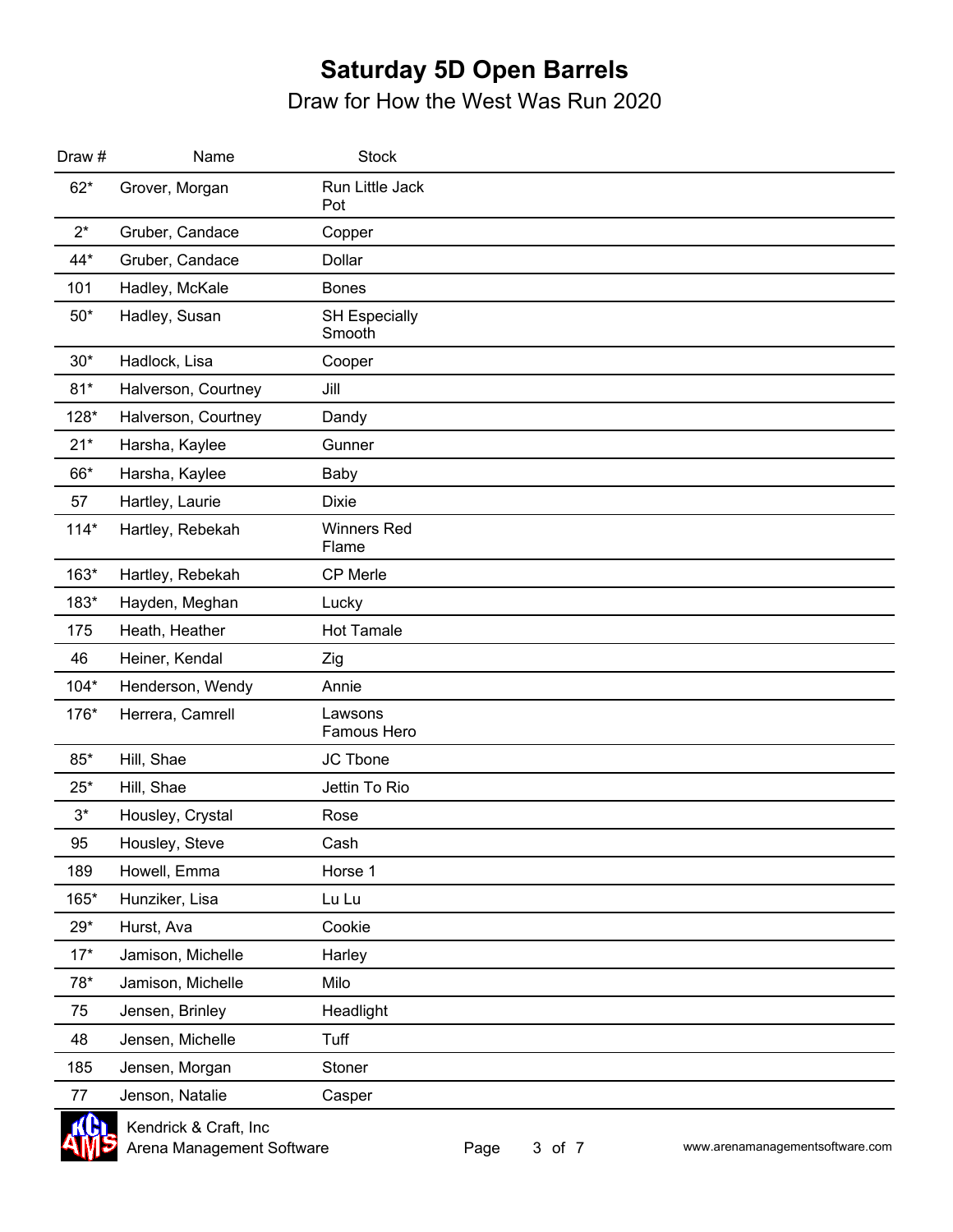| Draw # | Name                | <b>Stock</b>               |  |
|--------|---------------------|----------------------------|--|
| $28*$  | Johnson, Erin       | Oakley                     |  |
| $20*$  | Johnson, Madison    | Rangolies<br>Spade         |  |
| $121*$ | Johnson, Payton     | Gus                        |  |
| $127*$ | Johnson, Robin      | Osoloso                    |  |
| $124*$ | Jones, Jessica      | Pritzi Darn Fury           |  |
| 27     | Kap, Abi            | Winkens Illusion           |  |
| $43*$  | Keeler, Shannette   | <b>Tuckers WInk</b>        |  |
| $144*$ | Kellett, McKinlee   | Chips Ahoy                 |  |
| $94*$  | Kellett, McKinlee   | The Right<br>Version       |  |
| 12     | Kidder, Kenzie      | Cinch                      |  |
| $19*$  | Kimball, Debbie     | Rusher                     |  |
| 137    | King, MacKenzie     | Kit Kat                    |  |
| 194    | King, Spencer       | Chicken                    |  |
| 40*    | Larsen, Debbie      | Ben                        |  |
| 186    | Larsen, Elexis      | Honey                      |  |
| 190    | Larsen, Texie       | Taz                        |  |
| 154    | Layne, Brooke       | <b>T&amp;B Little Spot</b> |  |
| 64     | Layne, Brooke       | Louva                      |  |
| 31     | Layne, Kim          | Jess A Cool<br>Chick       |  |
| 191    | Layne, Kim          | Taking on<br>George        |  |
| $47*$  | Lindsey, Susan      | Midnite                    |  |
| $4^*$  | Lindsey, Susan      | Streakinnatived<br>ancer   |  |
| 70     | Martin, Breezie     | Wrangler                   |  |
| 182*   | McFarland, Kennadie | Rebel                      |  |
| 140*   | McFarland, Kennadie | Micheal                    |  |
| $32*$  | Mcfarland, Marie    | A Classy<br>Corona         |  |
| 135*   | Mickelson, Lakken   | Cee the Rock<br>Star       |  |
| 138*   | Mills, Brynlee      | Cisco                      |  |
| $42*$  | Monson, Shay        | Moana                      |  |

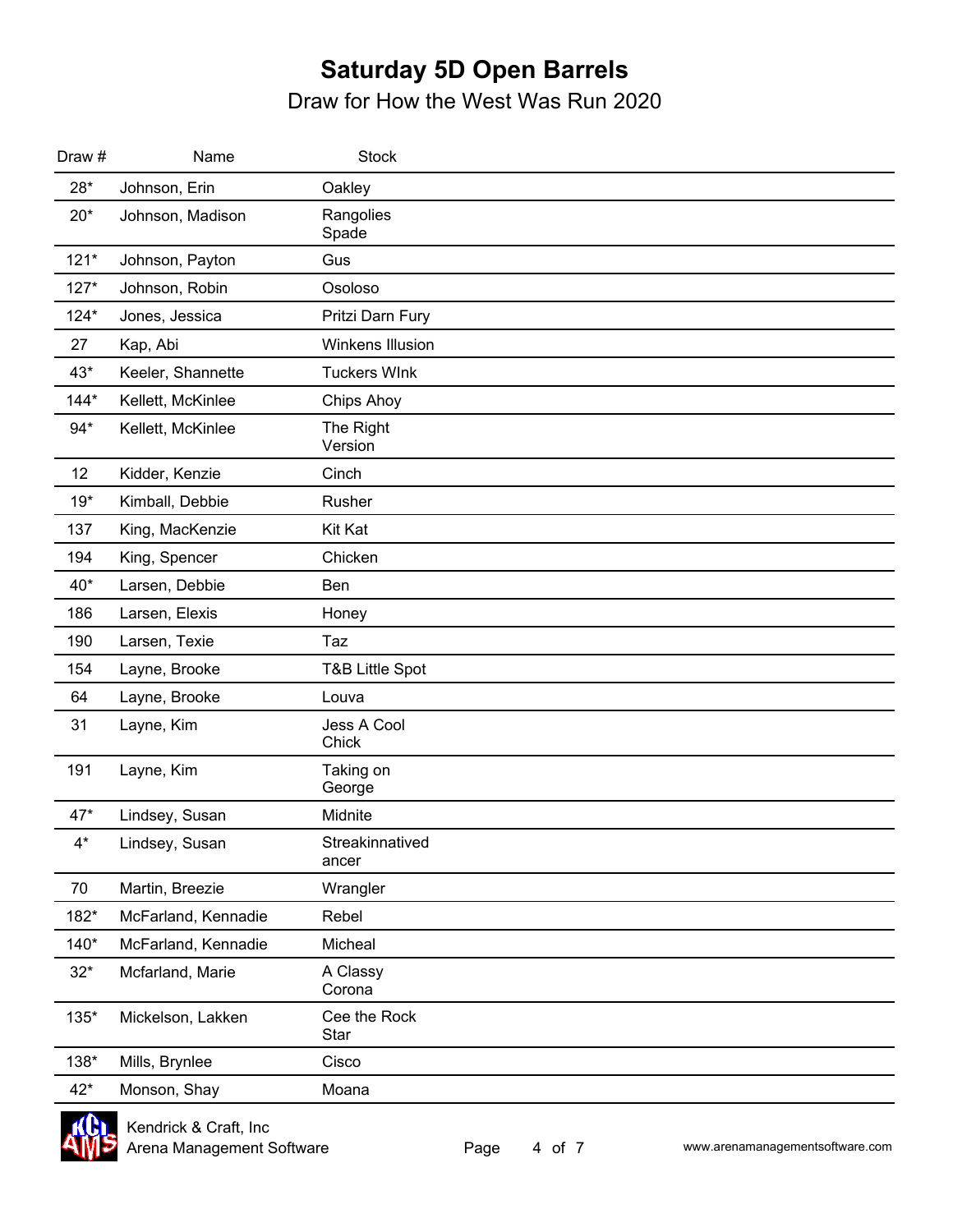| Draw # | Name              | <b>Stock</b>                 |
|--------|-------------------|------------------------------|
| $14*$  | Morgan, Megan     | Lily                         |
| 88     | Munns, Mindee     | PL Whiskey<br>Lady Lou       |
| 38     | Nelson, Autumn    | Steppinwildfire              |
| 90     | Newman, Lakenzie  | Snow Lucky                   |
| 136    | Newman, Lakenzie  | Lips                         |
| 133    | Offret, Jennica   | <b>JR</b>                    |
| $37*$  | Olsen, Jamie      | Champ                        |
| 187*   | Olson, Carleigh   | Barracuda                    |
| 193    | Ormond, Lexi      | Callie                       |
| 158    | Packer, Hydee     | Blaze                        |
| 169*   | Papageorge, Lori  | Pappys Smoken<br>Pistol      |
| 132    | Parker, Laney     | Zig                          |
| $60*$  | Perry, Cori       | <b>Fames Lil</b><br>Mountain |
| $125*$ | Peterson, Hallie  | Chrome                       |
| $58*$  | Peterson, Jenna   | Norm                         |
| 150*   | Peterson, Lindsey | <b>Niks</b>                  |
| $63*$  | Porter, Lexi      | Mowgli                       |
| 34     | Quast, Kate       | EB Bank On<br>The Money      |
| 188    | Robison, Zoey     | Mack                         |
| 110    | Russell, Shawni   | Firen Lil Flit               |
| 55     | Russell, Shawni   | Sugars dandy<br>boy          |
| 68*    | Sandberg, Sheryl  | Sassy                        |
| $15*$  | Sandberg, Sheryl  | <b>Rizz</b>                  |
| $134*$ | Sepehri, Azita    | Rosie                        |
| $143*$ | Sharp, Oaklee     | Lilly                        |
| 181*   | Sharp, Oaklee     | Legs                         |
| $93*$  | Shelton, Cindy    | Jet                          |
| $142*$ | Shelton, Cindy    | Pops                         |
| $33*$  | Shelton, Cindy    | Hercules                     |
| 73     | Shipley, Emberlyn | JJ Magic Skip                |

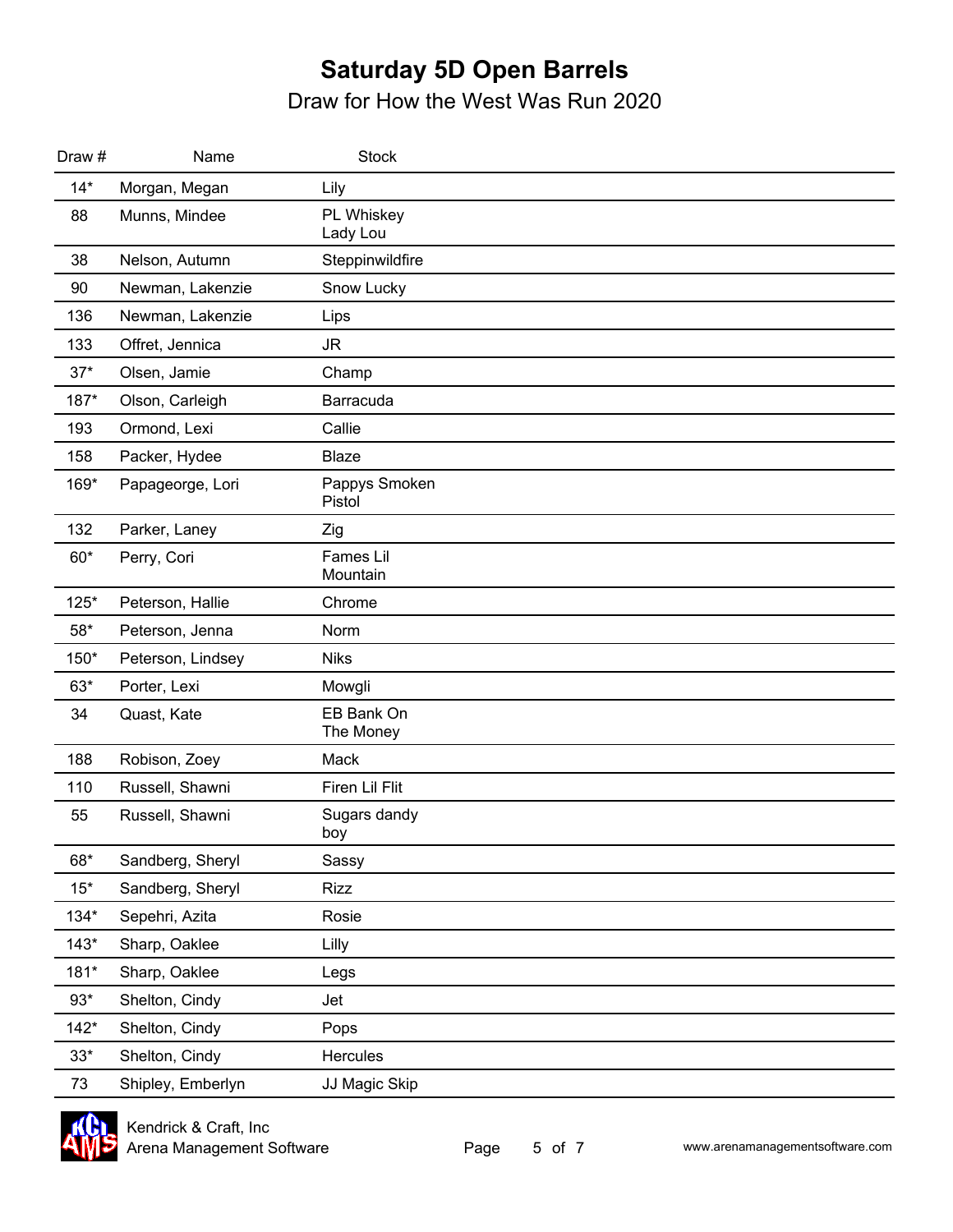| Draw #           | Name              | <b>Stock</b>                           |  |
|------------------|-------------------|----------------------------------------|--|
| $79*$            | Slosar, Hadlee    | Fireball                               |  |
| 61               | Smith, Mikka      | Snoop                                  |  |
| 164              | Smith, Mikka      | Pico Peppered<br>Lad                   |  |
| 115              | Smith, Mikka      | Peppa Shaka                            |  |
| 120*             | Spargen, Riley    | Texaco                                 |  |
| $52*$            | Steed, Bobbie     | Cack                                   |  |
| 116              | Steed, Raegan     | Scooter                                |  |
| 146              | Street, Jemima    | Solans French<br><b>Fly</b>            |  |
| 97               | Street, Jemima    | <b>Heavens Scenic</b><br><b>Beauty</b> |  |
| $80*$            | Street, Teri      | Dancin With<br>Lotta Fire              |  |
| 160*             | Sutton, Shawna    | <b>Big Booty Judy</b>                  |  |
| 171              | Swan, Jade        | Peanut                                 |  |
| 167*             | Talbot, Lekelsi   | Jambalaya                              |  |
| $5*$             | Tams, Kenlie      | Soncho                                 |  |
| 49               | Thompson, Caren   | Sharky                                 |  |
| 11               | Thompson, Rikki   | Thunder                                |  |
| 157              | Thompson, Rikki   | Jake                                   |  |
| 71               | Thompson, Rikki   | <b>Baby Grey</b>                       |  |
| 107*             | Thompson, Suzanne | Yer Killin Me<br><b>Smalls</b>         |  |
| 92               | Thornock, Karsen  | Catsmaebee                             |  |
| 13               | Thornock, Tiffany |                                        |  |
| 74               | Thornock, Tiffany | Waylon                                 |  |
| 65               | Threw, Jackie     | <b>Bubba</b>                           |  |
| $\boldsymbol{9}$ | Threw, Jackie     | Lightning                              |  |
| $122*$           | Thurgood, Kayla   | Oak                                    |  |
| 178*             | Thurgood, Kindra  | Hazel                                  |  |
| 129*             | Thurgood, Kindra  | Flirt                                  |  |
| $82*$            | Thurgood, Kindra  | Sunny                                  |  |
| $26*$            | Thurgood, Tara    | Jane                                   |  |
| $87*$            | Thurgood, Tara    | Lulu                                   |  |